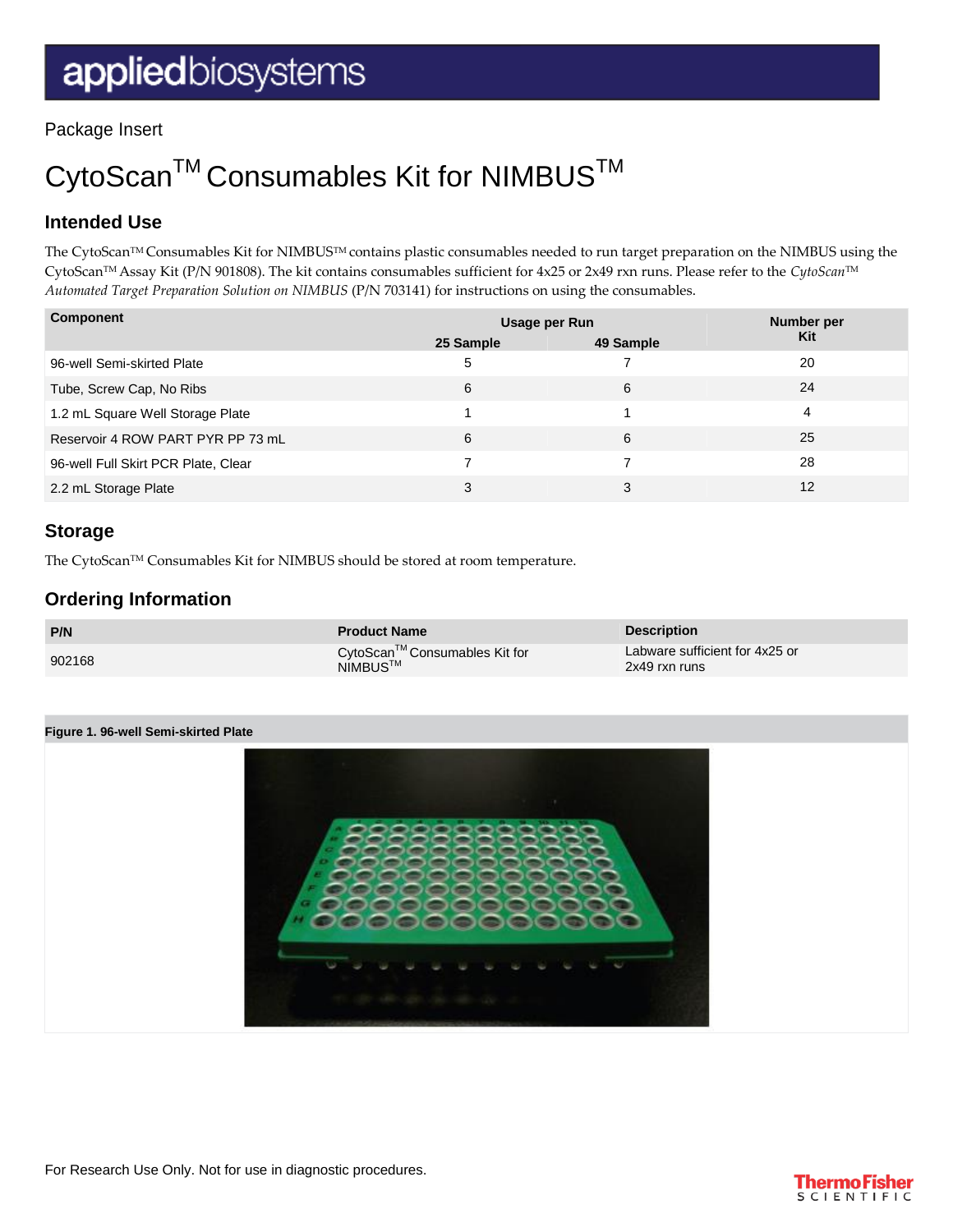#### **Figure 2. Tube, Screw Cap, No Ribs**







**Figure 5. 96-well Full Skirt PCR Plate, Clear**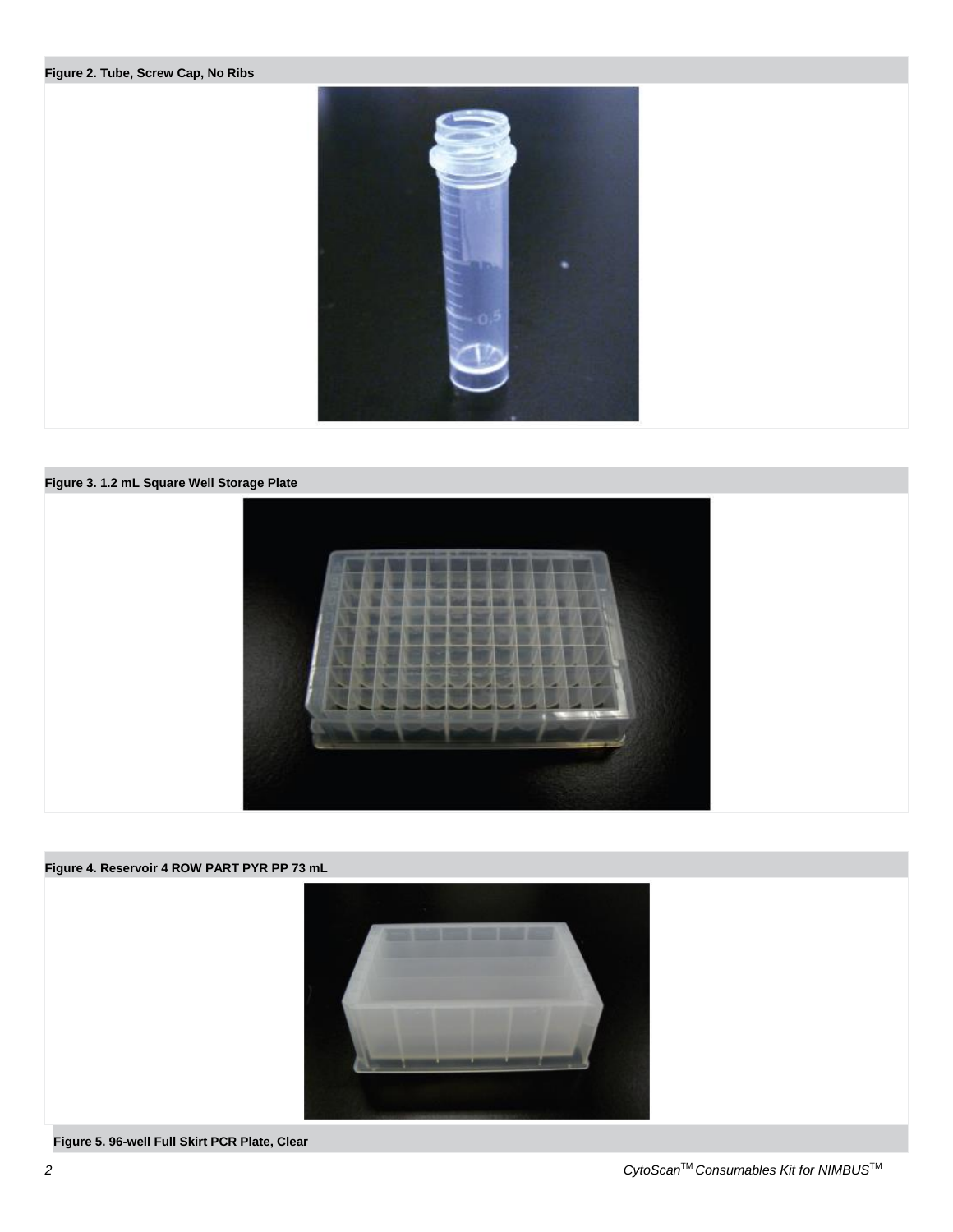

#### **Figure 6. 2.2 mL Storage Plate**